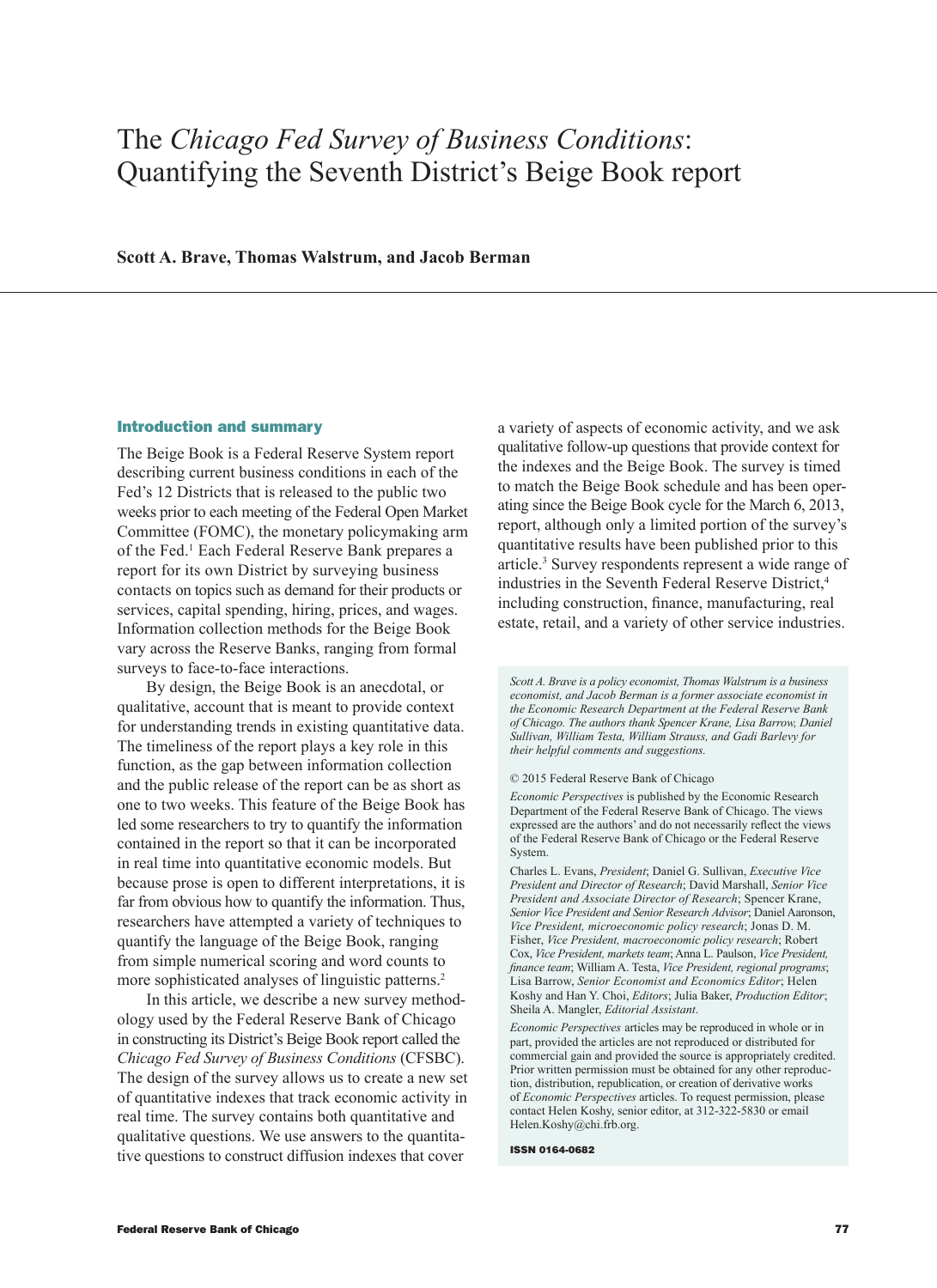## TABLE 1

## **CFSBC respondent composition**

|                                                                                                                                             | percent |
|---------------------------------------------------------------------------------------------------------------------------------------------|---------|
| Banking and finance                                                                                                                         | 17      |
| Construction and real estate                                                                                                                | 18      |
| Manufacturing                                                                                                                               | 32      |
| Nonfinancial services                                                                                                                       | 34      |
| Note: The average number of respondents to the Chicago Fed<br>Survey of Business Conditions (CFSBC) is 75.<br>Source: Authors' calculations |         |

A number of organizations conduct similar surveys, such as the Institute for Supply Management (ISM) and other Federal Reserve Banks. However, the design of the Chicago Fed survey and the method used to construct the diffusion indexes differ from what is done for other business surveys in two important respects. First, the CFSBC asks respondents about both *current* and *expected* economic activity. And second, the resulting diffusion indexes are *adjusted for inherent biases in measurement and interpretation*. We do this by calculating the diffusion indexes based on whether survey participants' answers are above or below their respective average answers. Expressing the indexes in this way is novel and is possible because most CFSBC respondents regularly participate in the survey. While the indexes remain works in progress, we believe that in their current form they offer useful insight into current conditions in the Seventh District and U.S. economies. Beginning with the release of the January 13, 2016, Beige Book, the Chicago Fed will make the CFSBC indexes publicly available at [https://www.chicagofed.org/cfsbc.](https://www.chicagofed.org/cfsbc)

In what follows, we provide details on the CFSBC and the diffusion indexes we calculate from it. We first describe the survey's quantitative questions and then explain how we turn them into diffusion indexes. Next, we explore how the unique adjustments we make to the formula for a traditional diffusion index affect its properties. We then assess how well our headline index, the CFSBC Activity Index, aligns with other indicators of economic activity. Finally, we discuss the additional information collected in the course of the survey that covers hiring, capital expenditures, and cost pressures.

#### The survey and diffusion indexes

Beginning with the cycle for the March 6, 2013, Beige Book, the Chicago Fed has been gathering information from its business contacts using an online survey system. The Bank's regional analysis staff oversees the operation of the survey and invites individuals to join based on interactions at business roundtables, advisory councils, board meetings, conferences, speeches, and

other Bank events. Table 1 shows that survey respondents come from a variety of industries, with the largest representation coming from the nonfinancial services sector and the manufacturing sector. Over 600 invitations to participate in the survey are sent out each Beige Book reporting period, with a typical response rate of about 17 percent per survey. About 70 percent of survey participants are repeat responders.

The survey asks respondents to quantify how aspects of their businesses have changed over the past four to six weeks (or are expected to change in the next six to 12 months) using a seven-point scale: increased substantially  $(+3)$ , increased moderately  $(+2)$ , increased slightly  $(+1)$ , no change  $(0)$ , decreased slightly  $(-1)$ , decreased moderately  $(-2)$ , and decreased substantially (–3). The survey covers a variety of topics, including product demand, prices, and productivity. We also ask sector-specific questions. For example, we ask our real estate contacts about changes in home prices. As a follow-up to each quantitative question, we ask respondents to provide anecdotes that explain why they answered the way they did. We then use this combination of quantitative and qualitative data as background material for the Seventh District's Beige Book report.

Using the responses to the quantitative questions in the survey, we construct diffusion indexes in order to track growth in economic activity in real time. The appendix lists the set of survey questions used to construct the indexes. The indexes cover the following topics: 1) overall activity (based on demand for products and services), 2) manufacturing activity, 3) nonmanufacturing activity, 4) the outlook for the U.S. economy, 5) hiring, 6) hiring plans, 7) capital spending, 8) capital spending plans, 9) wage costs, and 10) nonwage costs.

Diffusion indexes are intended to be leading indicators, capturing changes in the prevailing direction of economic activity. The formula for CFSBC diffusion indexes is

|        | #Above-Average (Positive) Responses  |  |
|--------|--------------------------------------|--|
| $100*$ | -#Below-Average (Negative) Responses |  |
|        | #Responses (smoothed)                |  |

In many ways, this is a very traditional formula for a diffusion index, but we make a couple of adjustments that we would argue improve it. The first and most novel adjustment is to measure individuals' responses relative to their respective average responses.<sup>5</sup> To calculate a respondent's average response, we assign numerical values ranging from  $+3$  to  $-3$  along a seven-point scale, and take the average across all responses, including the current one. We then count a response as positive if it is above a respondent's average response and negative if it is below a respondent's average response.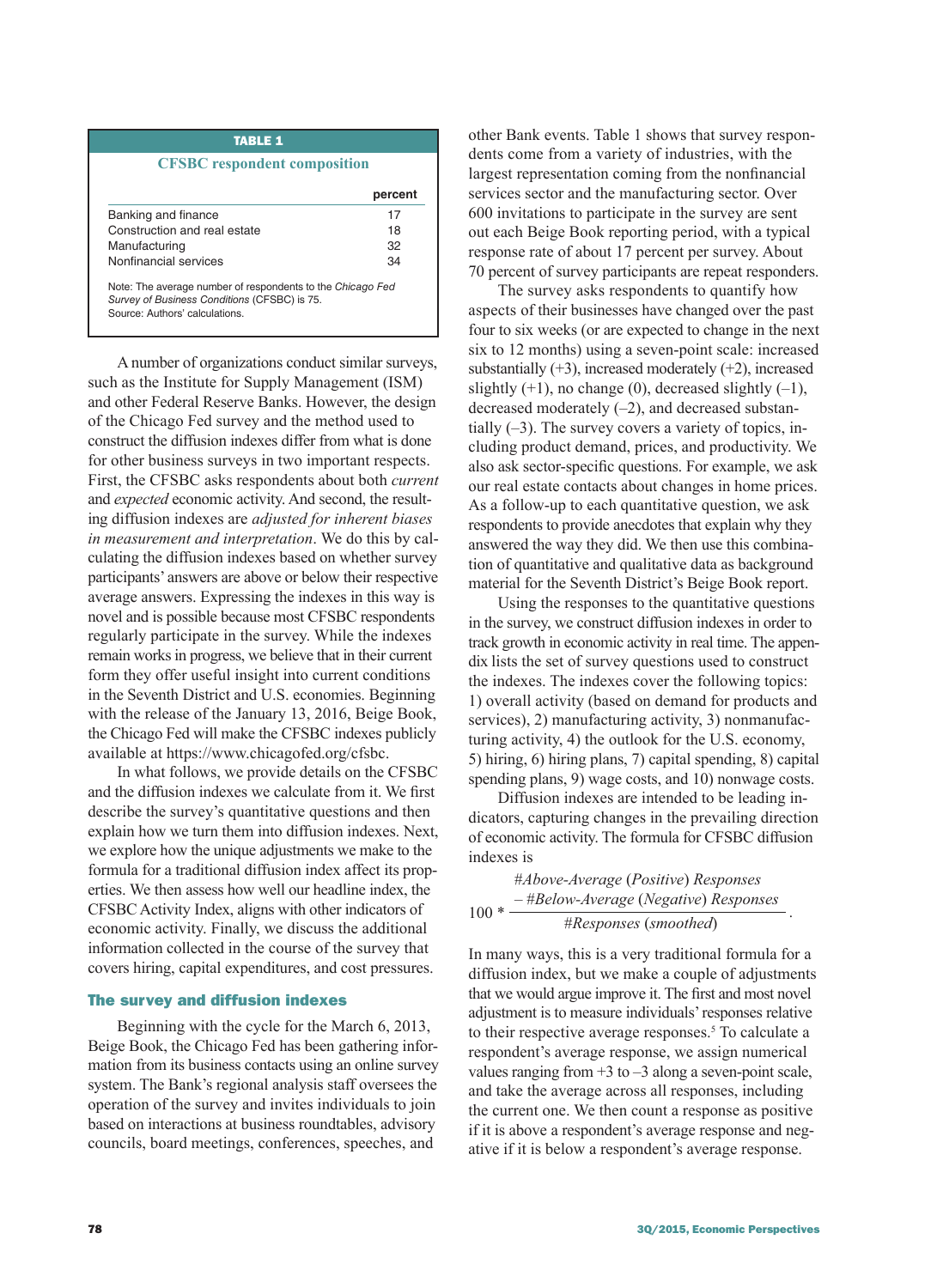

For example, if a respondent's average response is +1.5, substantial and moderate increases are counted as positive responses and all other answers are counted as negative responses. Given our formula, the index ranges from  $+100$  to  $-100$  and will be  $+100$  if every respondent in a given survey has an above-average response to a question and –100 if every respondent has a below-average response.<sup>6</sup>

We do not include respondents' answers in the index until they have answered the survey twice. This is because those who respond only once would have neutral answers by definition, as a single response is necessarily the average response. Note, too, that over time, the index could change because respondents' averages will change with each response. Of course, the longer the history for a respondent, the more stable his average will be, so that this source of variation will become less important over time. And, as discussed later, in practice, changes in average responses do not appear to be an important concern in interpreting the CFSBC indexes.

Calculating the indexes using a survey participant's average response as a baseline—also known as detrending—allows us to correct for two types of potential biases. First, individuals may interpret phrases such as "substantially increased" differently, so that our numerical scores have different meanings for different people. A common criticism of the Beige Book is that the wording used to describe changes in economic activity seldom varies and can often be so broad as to make it difficult to interpret differences across regions and industries. So we rely upon individuals' own assessments of "average" growth in order to assess how far from "normal"

business conditions currently are. This process amounts to a rescaling of the responses to the survey questions that is unique to each respondent prior to constructing what would otherwise be a traditional diffusion index.

The second type of potential bias is that the industries and firms represented in our data may have different growth trends than the overall economy, which could bias the indexes because we do not have a random sample of respondents. For example, because manufacturers represent a significant share of our respondents, our index could overrepresent trends in the manufacturing sector. The share of manufacturing output and employment in the U.S. economy has been declining for decades, so that in general, trends in the manufacturing sector are becoming less and less representative of trends in the overall economy. For this reason, other similar surveys often report separate manufacturing and nonmanufacturing indexes and either refrain from combining them into a single index or weight them based on their representativeness. However, because calculating a CFSBC index relative to respondents' average responses removes respondent-, firm-, and industry-specific trends, we can safely combine manufacturers and nonmanufacturers into the same respondent pool and mitigate some of the bias from having a nonrandom sample of respondents. Like the researchers conducting similar surveys, we calculate manufacturing and nonmanufacturing indexes separately, and these indexes also benefit from detrending because it removes respondent- and firm-specific trends.

Another adjustment we make to the standard diffusion index formula is to smooth the denominator, which is the total number of repeat responses in a given period. We do this by calculating the denominator as a threeperiod moving average of the lag period, the current period, and the lead period.<sup>7</sup> We do this because there are a few periods over the history of the index where there was a notable increase in the number of repeat respondents.<sup>8</sup> A large increase in repeat respondents from one period to the next could cause a change in the value of an index that is unrelated to a change in the distribution of responses. To better understand why, consider the following scenario. Suppose that there are two adjacent periods where, initially, all respondents are present in both periods and their responses are identical in both periods. In this case, the diffusion index will indicate that activity did not change from the first period to the second. Now suppose that we add 20 new repeat respondents in the second period and that ten give above-average reports and ten give below-average reports. In this scenario, the numerator of the index is unaffected, but the denominator is larger, so that the diffusion index is now lower in the second period, even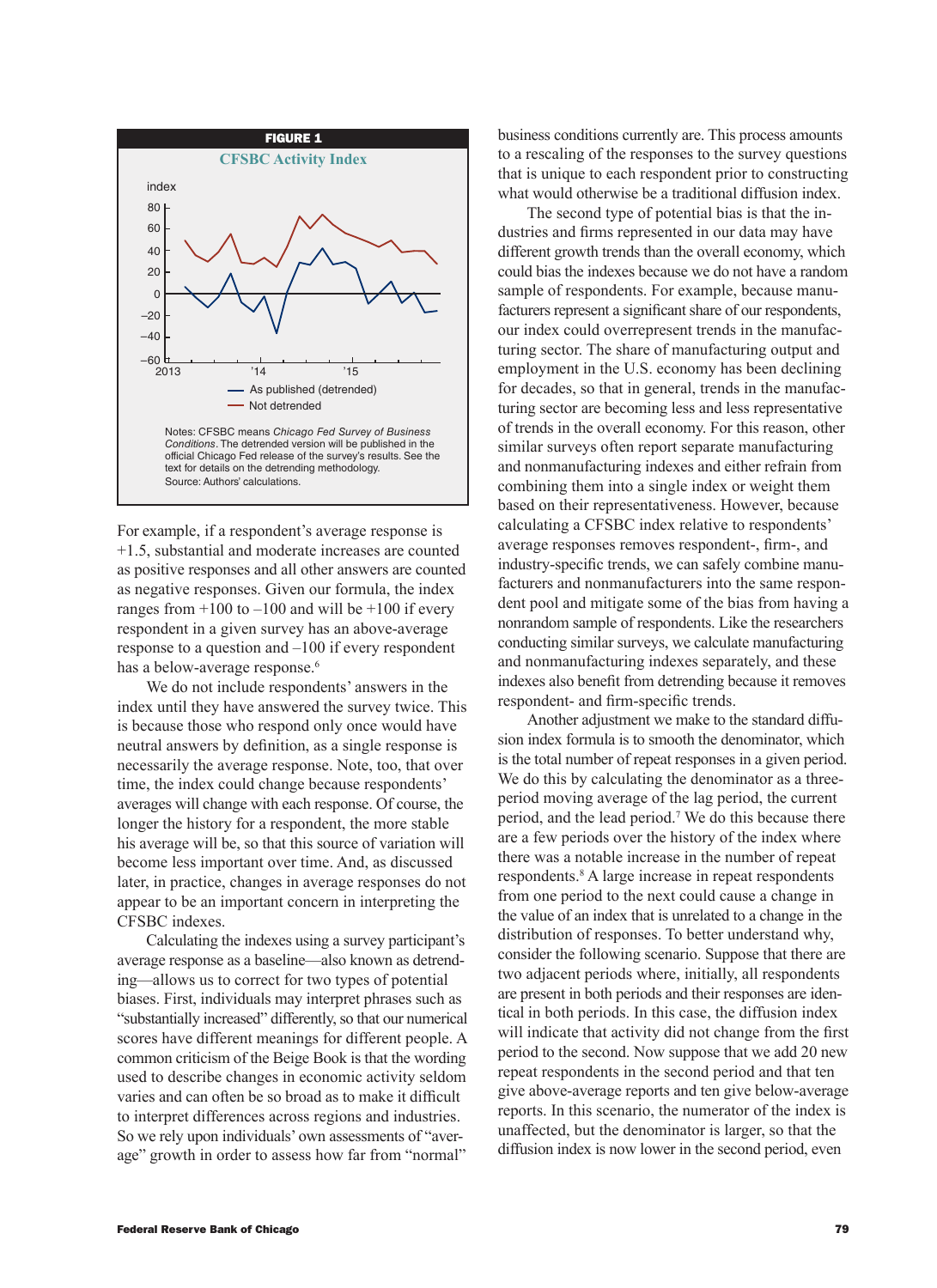

though the difference between above-average and belowaverage responses is unchanged from the first period. We would view such a decline in the index as misleading. Smoothing the denominator helps to mitigate the distortion, though not perfectly. In practice, we find little difference between our preferred versions of the indexes (which will be published in the official Chicago Fed release of the survey's results) and versions without a smoothed denominator.

# How does detrending influence the CFSBC diffusion indexes?

To explain the implications of our detrending methodology, we examine how two of our indexes, the CFSBC Activity Index and CFSBC Outlook Index, would differ if we instead calculated them using the traditional diffusion index formula.

Figure 1 (p. 79) shows the CFSBC Activity Index and a version calculated from the traditional formula. The activity index is based on respondents' answers to questions about demand for their products or services. Respondents typically report that demand increased slightly, so detrending shifts the index down. In general, the shapes of the paths of both indexes are quite similar: Both indexes capture the slowdowns in the first quarters of 2014 and 2015 and the strength of growth in the

second half of 2014. That said, compared with the version calculated from the traditional formula, the official CFSBC Activity Index (which has been detrended) indicates that the downturns were sharper. This is not surprising, since detrending will increase the variance of respondents' answers if their answers always fall in a limited range (in this case mostly positive). To clarify why the variance of the index increases when the index is detrended, we show in figure 2 the distribution of positive, neutral, and negative responses to the demand questions across all survey rounds before and after detrending. Because the average response for many respondents is that demand increased slightly, detrending converts many of the neutral responses into negative responses. There are also some respondents who typically report a moderate increase in demand, so that detrending converts responses indicating a slight increase in demand into negative responses. The new distribution created by detrending is more spread out, increasing its variance, and, not surprisingly, increasing the variance of the diffusion index as well.

As noted in the previous section, detrending is also useful because it adjusts for differences in the respondents' interpretations of the quantitative scale that we use. For example, some respondents may be more optimistic or pessimistic in general, and detrending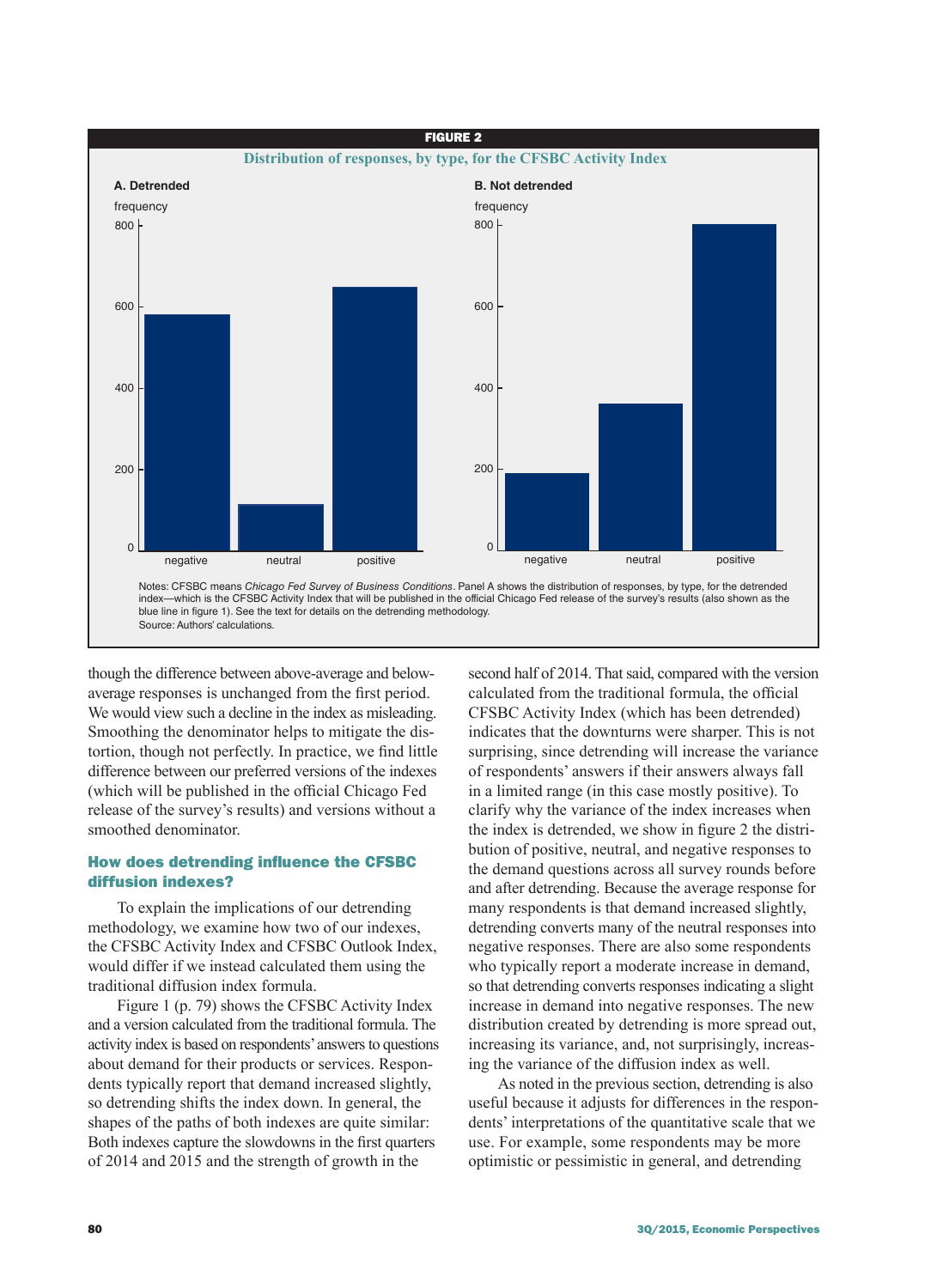

(or, more appropriately, demeaning) allows us to put them on equal footing. This particularly applies to when the survey asks for respondents' outlooks for the U.S. economy over the next six to 12 months. Detrending makes it so that our moderately optimistic respondents are counted as having a positive outlook only when they are feeling very optimistic and our moderately pessimistic respondents are counted as having a positive outlook even when they are feeling slightly pessimistic.

Figure 3 shows the CFSBC Outlook Index and a version constructed in the traditional way (that is, without detrending). Here, as with the CFSBC Activity Index, respondents typically report that they have a positive outlook, so the line for the official CFSBC Outlook Index is below the line for the index without detrending. Moreover, the shapes of the paths of both indexes are quite similar, though the detrended index has a greater variance than the index constructed using the traditional formula. In other words, we see that the two outlook indexes in figure 3 behave similarly to the two activity indexes in figure 1 (p. 79).

As noted previously, detrending also leads us to exclude survey participants who have responded only once to the survey from the respondent pool because all of their responses are neutral by definition. In addition, we expect that survey participants' average responses will change as their response histories grow. The longer the history is, the more stable the average response is—and the more reliably we can identify deviations from a long-run trend. Thus, because some survey participants respond more consistently than others do, we face a trade-off between maximizing





the quantity of respondents and the quality of responses in calculating the indexes.

Figure 4 shows how the number of respondents used to calculate the CFSBC Activity Index declines as we increase the minimum number of responses per respondent required. The vast majority of survey participants who contributed to the index prior to 2015 have responded at least four times. Throughout 2015, we have added a number of new survey participants, and most of them have not yet responded four times. Figure 5 provides another perspective on the CFSBC Activity Index's respondent pool. It shows the distribution of the number of survey responses by respondent as of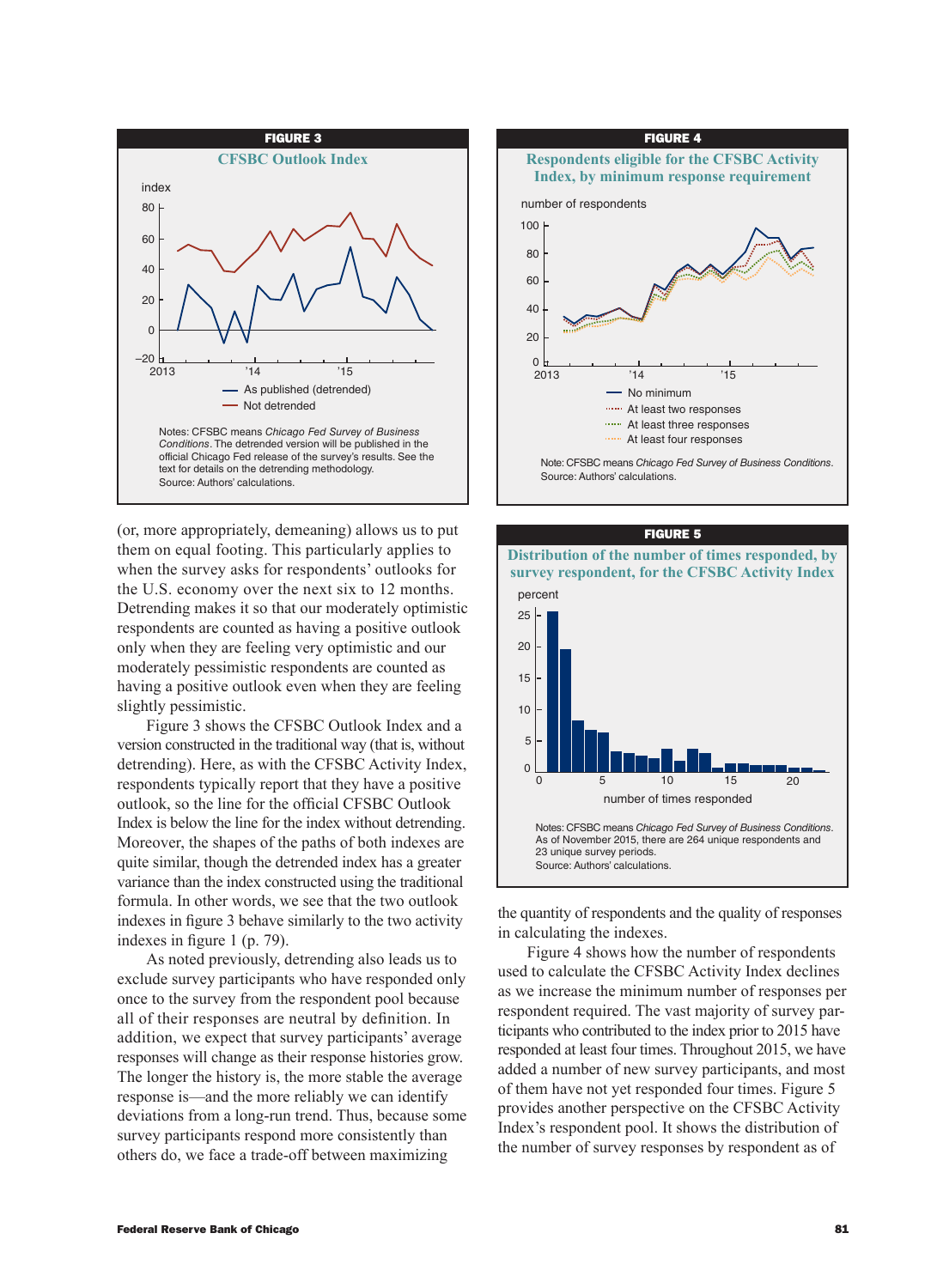



November 2015. Just under 75 percent of the respondent pool (made up of 264 unique respondents) has responded at least two times, allowing that share to be included in the least restrictive version of the index, which is our preferred version (displayed as the blue line in figure 1 on p. 79).

Figure 6 shows how the CFSBC Activity Index would change if we altered the minimum number of responses required for a survey participant's response to be counted in the calculation of the index. Increasing the requirement from two to four has little effect on the index except at the very beginning when the respondent pool was small in comparison to its current size. There are some differences in 2015 related to the large number of new respondents without a long history,



but they are small and do not substantially change how we would interpret the index.

A bigger concern is the fact that as we add to the histories of our respondents, their average responses evolve, sometimes changing whether we treat earlier responses as positive, neutral, or negative, which in turn changes earlier values of the CFSBC indexes. Figure 7 shows the current CFSBC Activity Index as well as the range of values it has had in the past. The range of values provides some indication of how much more-recent values may change as future survey rounds are completed. In our view, the ranges are small enough that they have little effect on how one would interpret the index's value. Moreover, we expect the size of such revisions to decline in the coming years as we continue to add to our respondents' histories and their respective average responses become more stable.<sup>9</sup>

# Comparing the CFSBC Activity Index with other measures of activity

In this section, we explore how well the CFSBC Activity Index aligns with other indicators of economic activity at the District and national level, such as the Chicago Fed's Midwest Economy Index (MEI), the Chicago Fed National Activity Index (CFNAI), and the national surveys of manufacturing and nonmanufacturing activity conducted by the Institute for Supply Management. The CFSBC Activity Index (as well as its manufacturing and nonmanufacturing subindexes) largely traces a path similar to the paths of these indicators, but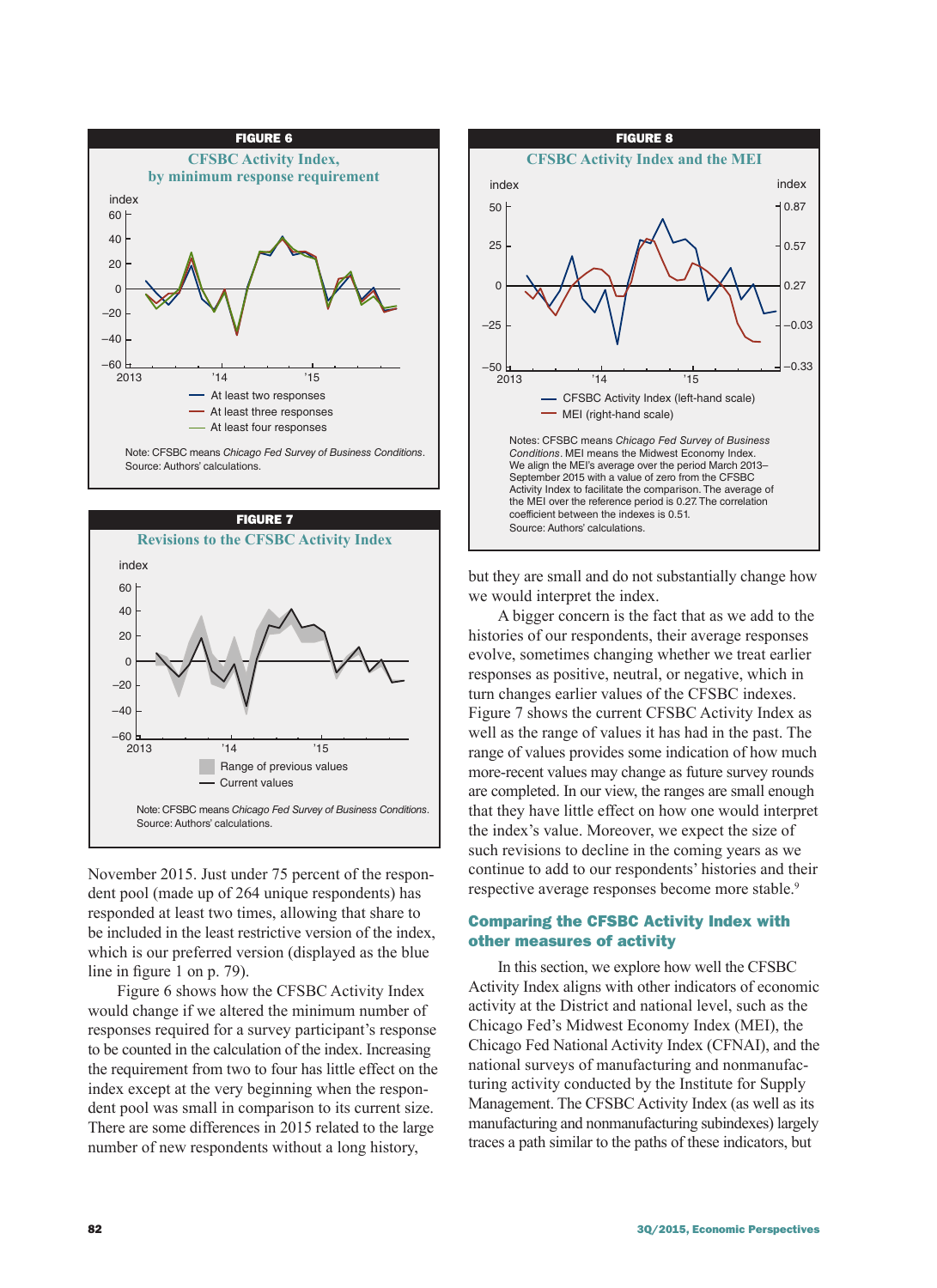

the timeliness of the information it provides gives it an advantage over some of these indicators. We also show that the CFSBC Activity Index correlates quite well with the Seventh District's real gross state product (GSP) growth and U.S. real gross domestic product (GDP) growth, suggesting that the index may have some value to researchers interested in forecasting these measures in real time.

Figure 8 presents the CFSBC Activity Index and the Midwest Economy Index together. The MEI is a weighted average of 129 Seventh District state and regional indicators measuring growth in nonfarm business activity from four broad sectors of the Midwest economy: manufacturing, construction and mining, services, and consumer spending.10 Thus, it summarizes a wide range of information about economic activity in the Seventh District. Because the MEI has been above its long-run trend for most of the time since March 2013, we equate the MEI's average over this reference period<sup>11</sup> to a value of zero from the CFSBC Activity Index to facilitate the comparison.

The CFSBC Activity Index and MEI demonstrate considerable co-movement, such as the ramp up in activity in the middle of 2014 and the more recent slowdown. However, there are also times when they move in different directions. One possible explanation for this is that the MEI tends to be subject to large revisions, as much of its underlying data series are subject to benchmark revisions. In previous work, we showed that an early version of the CFSBC Activity Index was



predictive of the direction of these revisions in recent years.12 Another possible explanation is that the CFSBC Activity Index is capturing a combination of regional and national economic activity because many of the firms in the survey sample have a national footprint.

Figure 9, therefore, compares the plots of the CFSBC Activity Index and the Chicago Fed National Activity Index, which is a weighted average of 85 national indicators measuring growth in production and income; employment, unemployment, and hours; personal consumption and housing; and sales, orders, and inventories.<sup>13</sup> As with the MEI comparison, we equate the CFNAI's average over the reference period to a value of zero from the CFSBC Activity Index to facilitate the comparison. Comparing figures 8 and 9, one can see that at least some of the periods of divergence between the CFSBC Activity Index and the MEI align with periods where the CFSBC Activity Index instead more closely follows the CFNAI. Overall, the CFSBC Activity Index appears to capture similar information on growth in economic activity as the MEI and CFNAI, which is confirmed by its correlation coefficients of 0.51 with the MEI and 0.49 with the CFNAI.

It is important to keep in mind, though, that the CFSBC Activity Index is timelier than the MEI and CFNAI. New releases of the CFSBC indexes will typically come out one to two weeks after the survey is completed, while both the MEI and CFNAI are released with a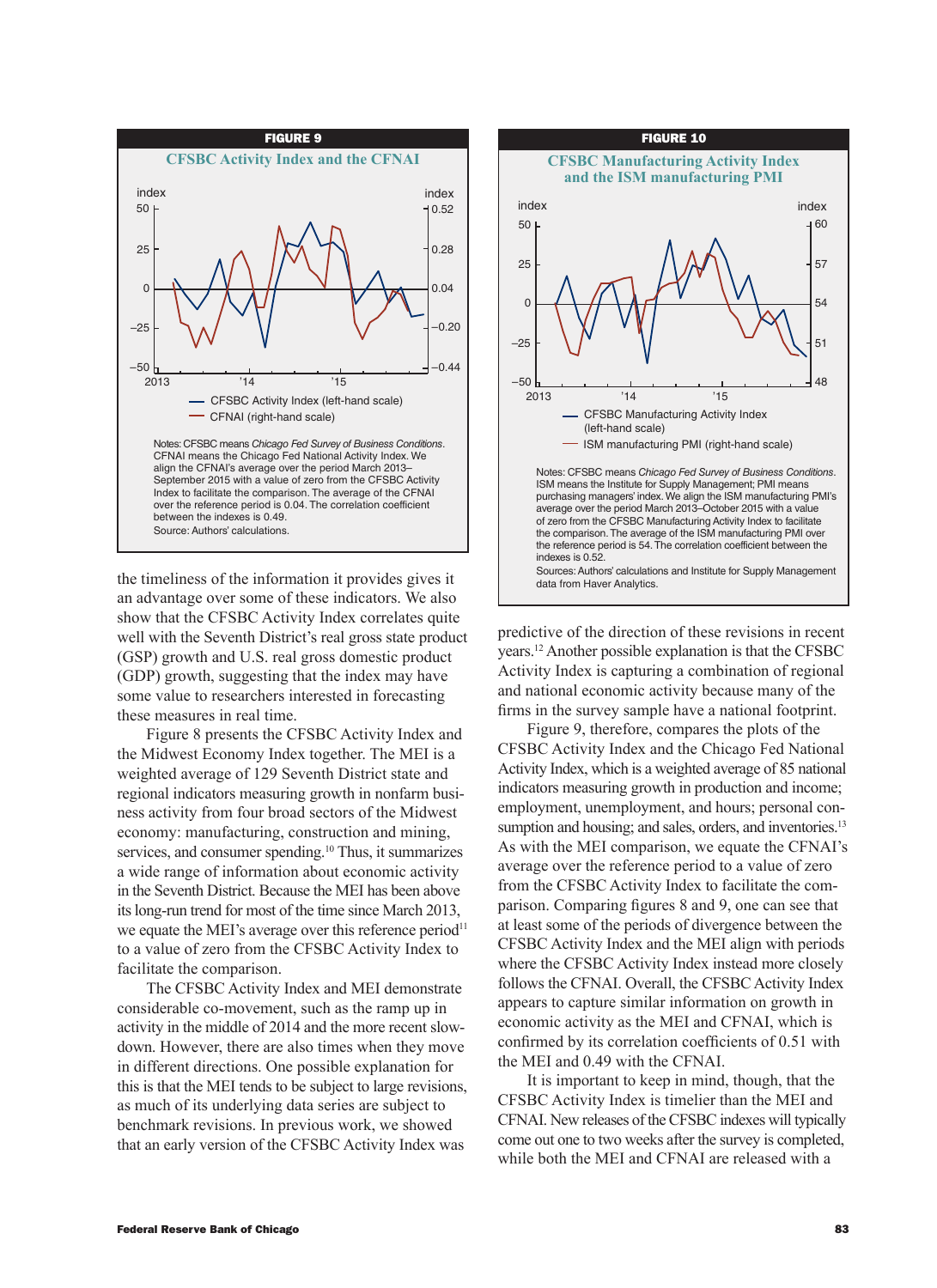

one-month lag. Thus, while the CFSBC Activity Index contains similar information as the MEI and CFNAI, it can signal movements in Seventh District and national economic activity sooner.

We next compare the CFSBC Manufacturing and Nonmanufacturing Activity Indexes with the Institute for Supply Management's manufacturing and nonmanufacturing purchasing managers' indexes (PMIs).14 The ISM's PMIs are quite similar to the CFSBC indexes in that they are also diffusion indexes constructed from a survey that asks purchasing and supply executives whether their production, employment, orders, and inventories are higher or lower than (or the same as) in the previous reporting period. While ISM PMIs exist for some cities and regions in the Seventh District, the ISM only calculates manufacturing and nonmanufacturing indexes separately at the national level.

Figure 10 (p. 83) shows the CFSBC Manufacturing Activity Index and ISM manufacturing PMI together. In this figure, we equate the average value of the ISM manufacturing PMI over the reference period to the baseline of the CFSBC Manufacturing Activity Index to facilitate the comparison. The indexes largely move together, with the exception of the first half of 2013. In addition, the ISM manufacturing PMI declined faster than the CFSBC Manufacturing Activity Index did in the first half of 2015, likely because of strong



growth in the Seventh District's auto industry. Figure 11 shows the CFSBC Nonmanufacturing Activity Index and the ISM nonmanufacturing PMI together; similar to previous comparisons, we equate the average value of the ISM nonmanufacturing PMI over the reference period to the baseline of the CFSBC Nonmanufacturing Index. They, too, generally move together. Similar to what we saw for the CFSBC Activity Index vis-à-vis the MEI and the CFNAI, the co-movement of the CFSBC activity indexes and the ISM PMIs is notable: The correlation coefficient between the manufacturing indexes is 0.52, and the correlation coefficient between the nonmanufacturing indexes is 0.58.

Figures 10 and 11 suggest that the CFSBC Activity Index also aligns quite well with other survey measures of economic activity. This finding highlights one advantage that the overall CFSBC Activity Index has over the individual ISM indexes: It efficiently combines the information from both manufacturers and nonmanufacturers into a single index that accounts for the differences in trend growth in each sector.<sup>15</sup>

Another advantage of the CFSBC Activity Index over the ISM's PMIs is that it shares much conceptually with traditional measures of gross output because of its focus on the demand for firms' products and services. Figures 12 and 13 explore this relationship by comparing the CFSBC Activity Index with the real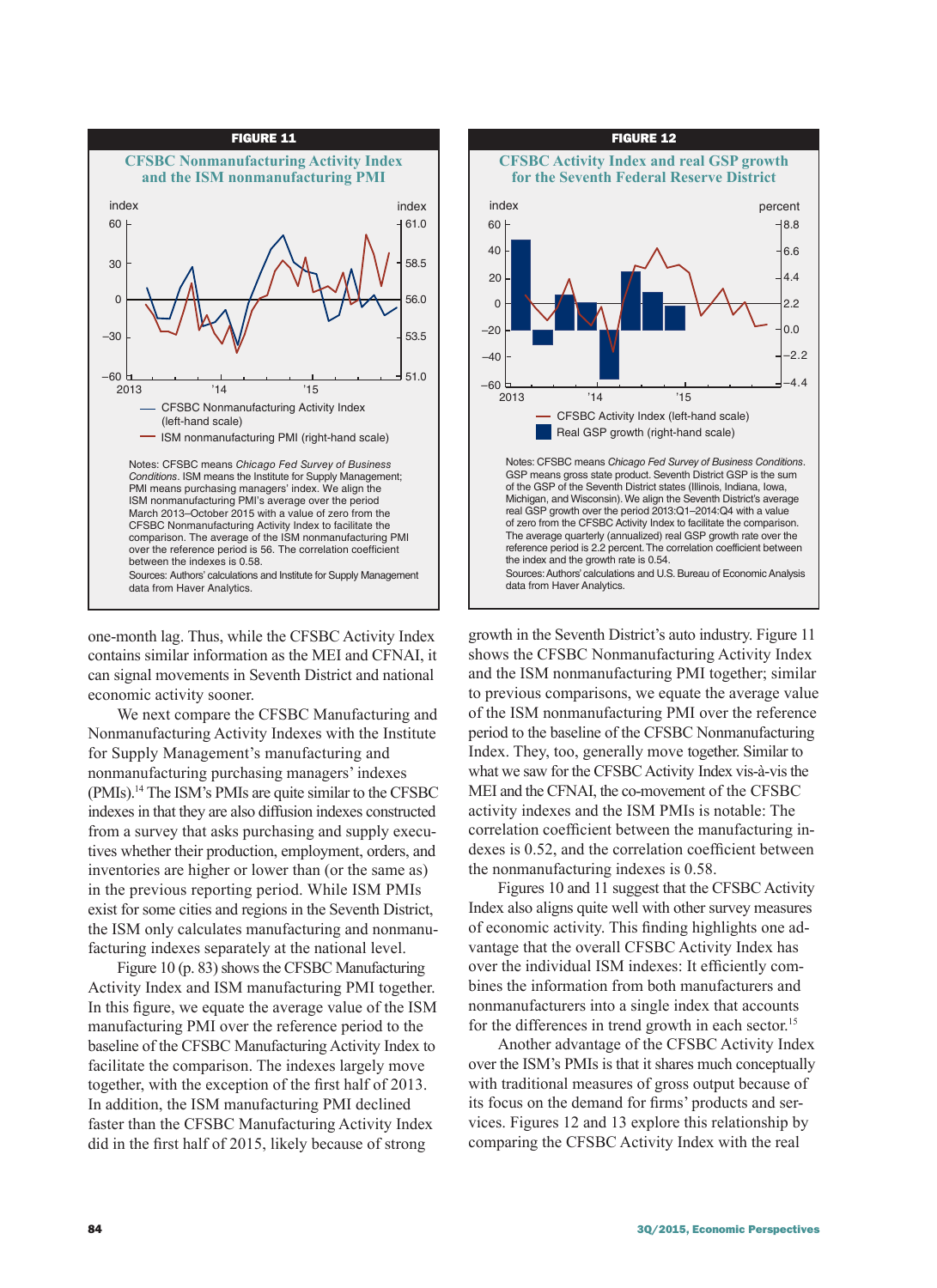

growth rates of Seventh District GSP16 and U.S. GDP. In these figures, we have aligned the average of the gross output measures over the reference period with the baseline of the CFSBC Activity Index. One can see from the figures that the CFSBC Activity Index and growth in both gross output measures often move together, with periods where the activity index is above zero tending to correspond with quarters characterized by above-average gross output growth and vice versa. While the time series of the CFSBC Activity Index is not quite long enough to allow for a formal test of these relationships, the strong correlations in these figures do suggest that the index might be a valuable input into nowcasting models of both gross output measures.<sup>17</sup>

## Additional current and forward-looking indexes

We also use the CFSBC to construct current and forward-looking diffusion indexes for a number of additional topics typically covered in the Beige Book: current and expected hiring and capital spending, as well as wage and nonwage cost pressures. These indexes are also constructed using detrended responses, so that they share the same interpretation as that for the activity and outlook indexes—where a positive value reflects aboveaverage growth and a negative value reflects belowaverage growth. Figure 14 presents all of these indexes, and also includes the latest results from follow-up questions that we ask about the types of workers firms are looking to hire, the types of capital spending firms are undertaking, and the types of wage and nonwage cost pressures firms are facing.

These additional indexes, particularly those related to hiring and capital spending, provide further context for the responses underlying the CFSBC Activity and Outlook Indexes shown in the top left panel of figure 14. Both the indexes for current hiring and capital spending tend to rise and fall with the CFSBC Activity Index, while the indexes for hiring and capital spending plans (for the next six to 12 months) tend to more closely follow the CFSBC Outlook Index. The current hiring and capital spending indexes are also highly reflective of the mild nature of the expansion in activity over the past few years, with both measures generally exhibiting below-average growth for most of this time. Similarly, the muted inflation that has persisted during this period is consistent with the below-average index values for both wage and nonwage cost pressures.

The bar charts in figure 14 provide further information about the forces driving the values of the indexes. When tracked over time, they, too, provide valuable information for the Seventh District's Beige Book report. For instance, when asked to identify the types of occupations that their firms are hiring for, respondents have long indicated stronger demand for professional and technical occupations than for other categories. Consistent with this, respondents tend to report greater wage pressure for such occupations. Respondents have also tended to describe capital spending as being confined mostly to replacement of existing information technology and industrial equipment. As both hiring and capital spending trended up in 2014, respondents noted a broadening in the types of occupations in demand, sources of wage pressures, and types of capital spending. More-recent values of these indexes reflect a weakening of business conditions in 2015.

# Conclusion

The *Chicago Fed Survey of Business Conditions* offers a new set of diffusion indexes for tracking economic activity in real time. The design of the survey and the method used to construct the diffusion indexes are unique in that the survey asks respondents about both *current* and *expected* economic activity and the resulting diffusion indexes are *adjusted for inherent biases in measurement and interpretation*. By calculating our diffusion indexes based on whether participants' answers are above or below their respective average answers, we address potential biases from respondent-, firm-, and industry-specific trends that arise because our respondent pool is not a random sample. The correlation of the resulting diffusion indexes with other regional and national indexes of economic activity, as well as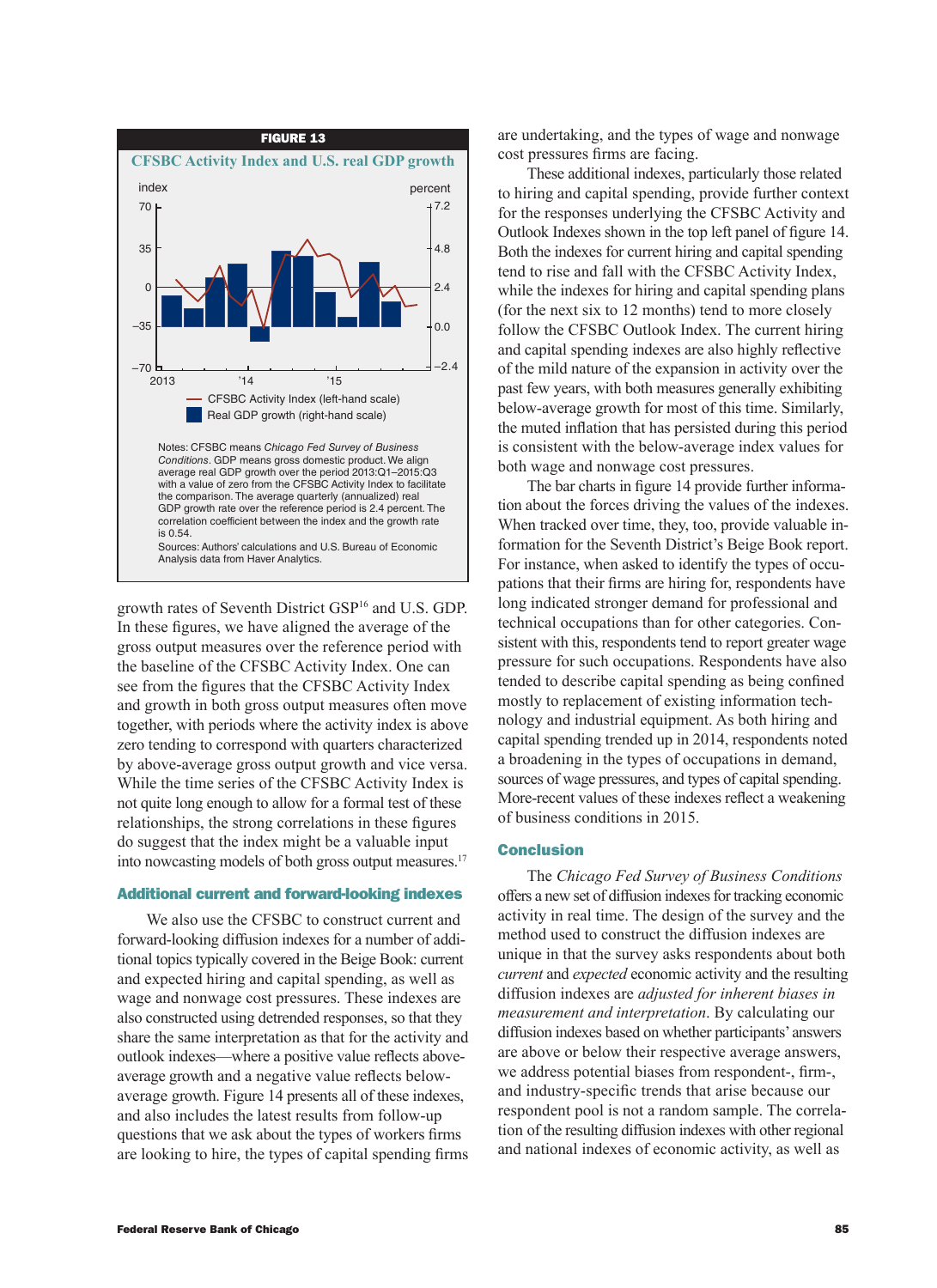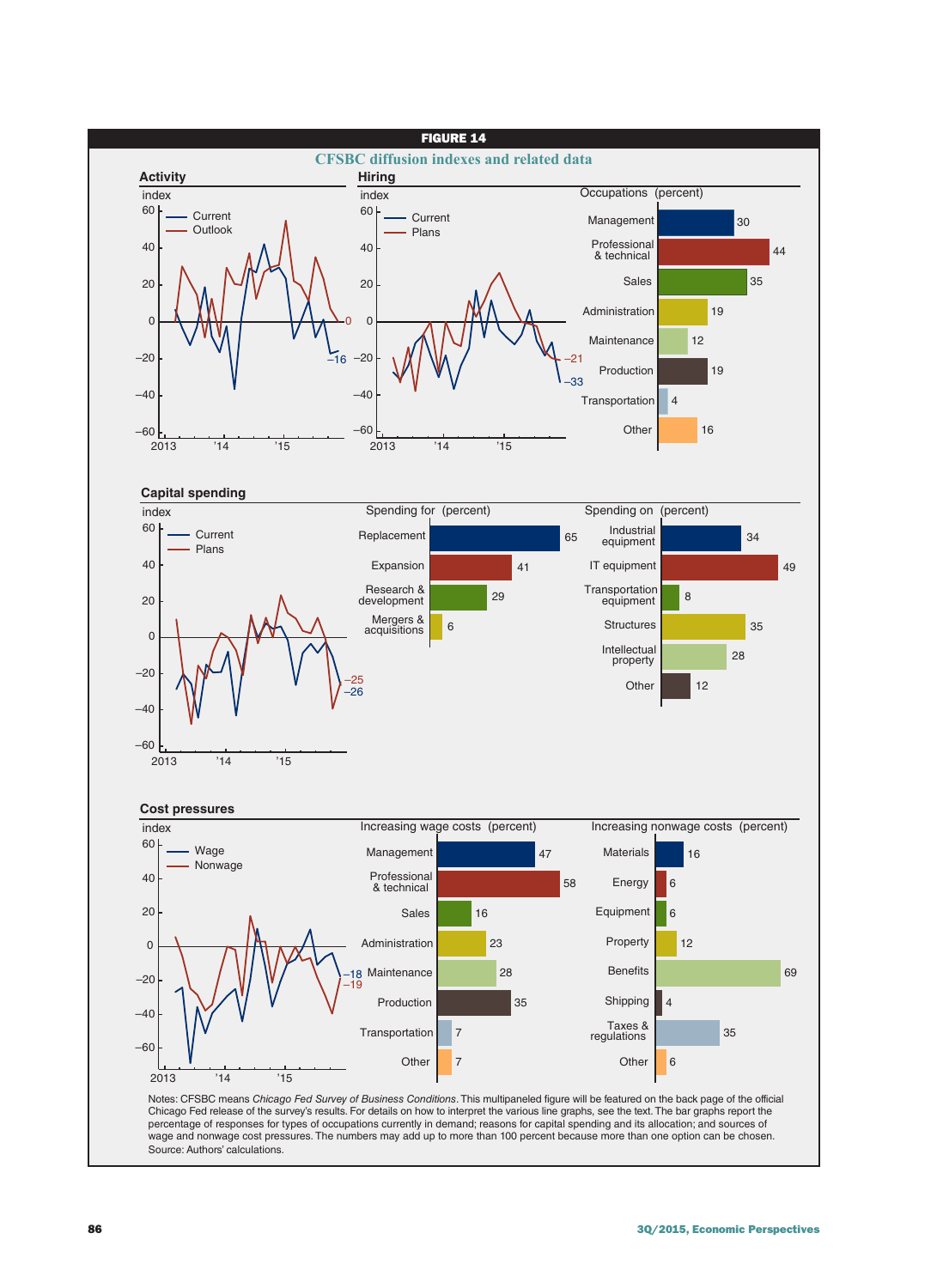gross output growth, is solid. Additionally, the CFSBC diffusion indexes offer insight into the hiring and capital spending decisions of business contacts surveyed for the Seventh District's Beige Book report.

As we have demonstrated, the indexes in their current form offer useful insights into current conditions in the Seventh District and U.S. economies. However, they remain works in progress. For example, as the

#### NOTES

<sup>1</sup>More specifically, the Beige Book is always released on a Wednesday two weeks ahead of the final day of an FOMC meeting. For the official description of the Beige Book and to view the latest report as well as the archives, visit [https://www.federalreserve.gov/](https://www.federalreserve.gov/monetarypolicy/beigebook/) [monetarypolicy/beigebook/.](https://www.federalreserve.gov/monetarypolicy/beigebook/) Information about the 12 Federal Reserve Districts and Banks is available at [https://www.federalreserve.gov/](https://www.federalreserve.gov/otherfrb.htm) [otherfrb.htm](https://www.federalreserve.gov/otherfrb.htm).

2 Balke and Petersen (2002) go through 14 years of Beige Book reports and assign numerical scores (ranging from  $-2$  to  $2$ ) to the level of growth described in the text. Both authors read passages in a random order and use the average of their two scores. They then use their measure to predict current and next quarter real gross domestic product (GDP) growth and are able to outperform the consensus forecasts in the *Blue Chip Economic Indicators* for some specifications. Armesto et al. (2009) use linguistics software to measure the degree to which language in the Beige Book is either optimistic or pessimistic. They employ the resulting index in an econometric model that explicitly accounts for the irregular schedule of the Beige Book. They find that the national Beige Book summary can predict both GDP and employment growth. They also find that the District Beige Book reports can predict regional employment growth. Balke, Fulmer, and Zhang (2015) use textual analysis techniques developed in Fulmer (2014) to quantify Beige Book language. They find that their measure provides unique information about current economic conditions, particularly during recessions, in the context of a dynamic factor model of U.S. business conditions.

3 In a related article, Brave and Walstrum (2014) introduce a subset of these indexes and show how they are useful for understanding turning points in economic activity.

4 The Seventh Federal Reserve District (which is served by the Chicago Fed) comprises all of Iowa and most of Illinois, Indiana, Michigan, and Wisconsin; for more details, see note 1 and [https://www.chicagofed.org/utilities/about-us/seventh-district-economy.](https://www.chicagofed.org/utilities/about-us/seventh-district-economy)

5 This adjustment is akin to controlling for respondent fixed effects in terms of a traditional linear regression model.

6 While not a concern in practice, it is possible for the diffusion indexes to breach these bounds (of  $+100$  and  $-100$ ) given the smoothing procedure that we employ for the denominator in the formula. We explain the smoothing procedure a little later in this section (describing the survey and the construction of the diffusion indexes).

7 The denominator for the latest period is a two-period moving average of the current and lag period, since the lead period is unknown.

time range of observation grows, we will be able to adjust for potential seasonality in the indexes. We also plan to calculate standard errors for the indexes based on work by Pinto, Sarte, and Sharp (2015). Finally, we may be able to release indexes based on other questions we ask our respondents, such as those regarding prices, productivity, and credit conditions.

8 Notable jumps in the number of repeat survey respondents (visible in figure 4 on p. 81) coincide with initiatives undertaken to increase the sample size of the survey.

9 It is worth noting, however, that the timing of respondents' entrances into the survey relative to the business cycle will have an important effect on our estimate of their long-run trends. For example, we will underestimate the long-run growth trends of respondents who enter during a recession until we have sufficient observations of their responses during an expansion. If we add a large number of respondents to the survey when the economy is not growing near its long-term trend, this could bias the indexes. Because data for the indexes cover a period of growth that is near trend, we do not believe this concern is currently a major source of bias.

10For more information on the MEI, see<https://www.chicagofed.org/mei>.

11Reference periods will vary depending on the availability and frequency of the index or gross output measure to which a CFSBC index is compared in figures 8–13 (the precise periods appear in the figures' notes).

12See Brave and Walstrum (2014).

13For more information on the CFNAI, see [https://www.chicagofed.org/](https://www.chicagofed.org/cfnai) [cfnai.](https://www.chicagofed.org/cfnai)

14For more information on the ISM's PMIs, see [https://www.](https://www.instituteforsupplymanagement.org/news/content.cfm?ItemNumber=28965&&navItemNumber=28882) [instituteforsupplymanagement.org/news/content.cfm?ItemNumber](https://www.instituteforsupplymanagement.org/news/content.cfm?ItemNumber=28965&&navItemNumber=28882) [=28965&&navItemNumber=28882.](https://www.instituteforsupplymanagement.org/news/content.cfm?ItemNumber=28965&&navItemNumber=28882)

<sup>15</sup>There are, however, other ways in which to combine the information from manufacturers and nonmanufacturers. For instance, some analysts have combined the ISM manufacturing and nonmanufacturing PMIs into a composite index by weighting them by the relative contribution of manufacturing and nonmanufacturing industries to GDP.

16Seventh District GSP is the sum of the GSP of the Seventh District states (Illinois, Indiana, Iowa, Michigan, and Wisconsin).

17The term *nowcasting* is derived from combining the words *now* and *forecasting*. Nowcasting techniques are commonly used in economics nowadays because they permit economists to predict today the present (and recent past) of standard measures of the economy (such as real GDP), which are often determined after a long delay. For more information on nowcasting real GDP growth with indexes of economic activity, see Brave and Butters (2014). For more information on forecasting real GSP growth, see Brave and Wang (2011).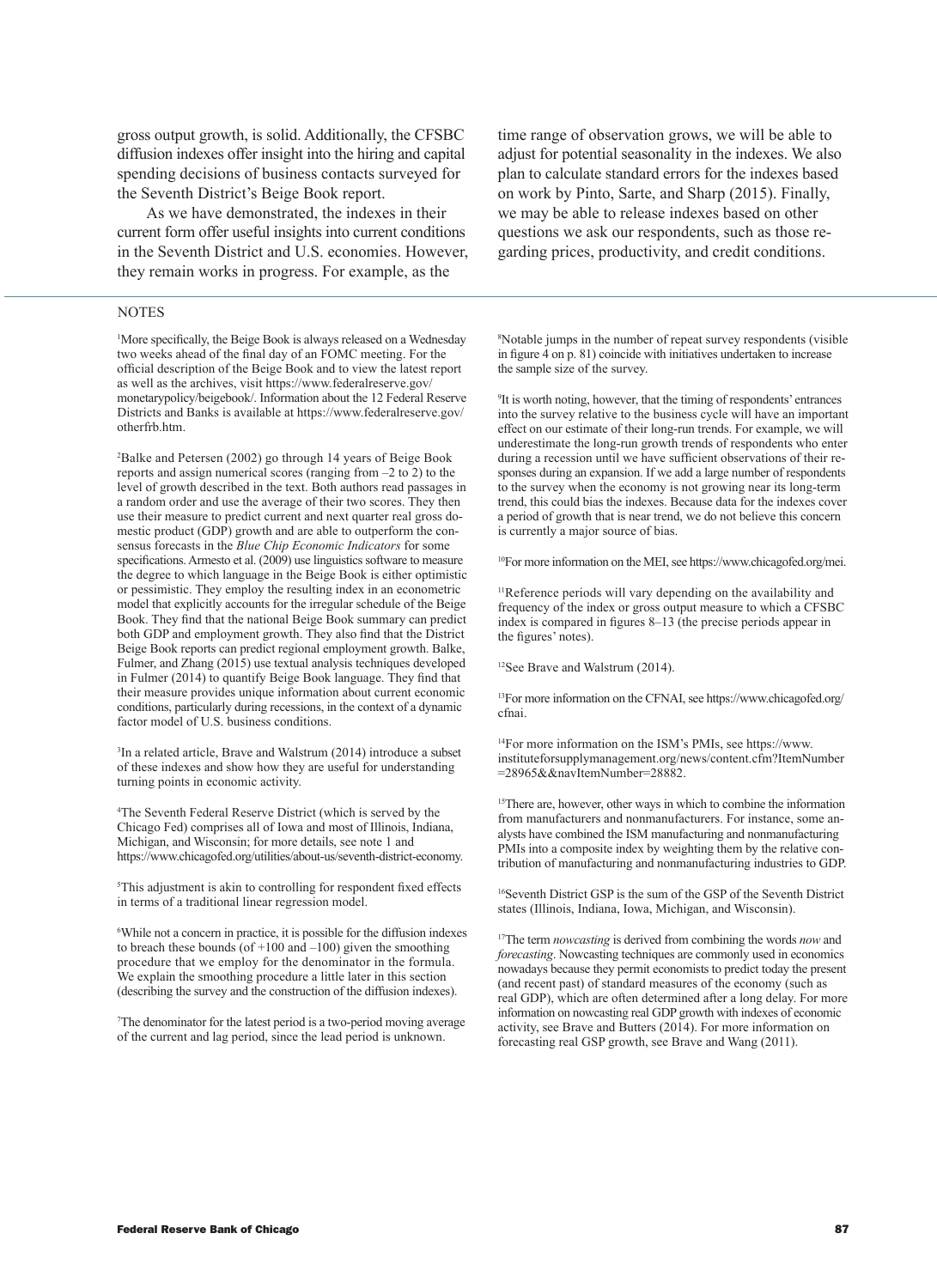# APPENDIX: CFSBC DIFFUSION INDEX QUESTIONS

- 1. In the past four to six weeks, demand for my firm's products or services has
	- increased substantially.
	- increased moderately.
	- increased slightly.
	- not changed.
	- decreased slightly.
	- decreased moderately.
	- decreased substantially.
- 2. My outlook for the U.S. economy in the next six to 12 months is
	- very positive.
	- moderately positive.
	- slightly positive.
	- neutral.
	- slightly negative.
	- moderately negative.
	- very negative.
- 3. In the past four to six weeks, my firm's work force has
	- increased substantially.
	- increased moderately.
	- increased slightly.
	- not changed.
	- decreased slightly.
	- decreased moderately.
	- decreased substantially.
- 4. In the next six to 12 months, I expect my firm's work force to
	- increase substantially.
	- increase moderately.
	- increase slightly.
	- not change.
	- decrease slightly.
	- decrease moderately.
	- decrease substantially.
- 5. My firm is hiring or looking to hire for these occupations:
	- □ managerial (executive, accountant, HR manager, marketing, etc.)
	- □ professional and technical (engineer, IT support, lawyer, etc.)
	- □ sales
	- □ administrative support
	- □ maintenance (mechanic, custodian, etc.)
	- □ production (operator, assembler, quality assurance, laborer, etc.)
	- $\Box$  transportation (driver, material handling, etc.)
	- □ other
- 6. In the past four to six weeks, my firm's capital spending has
	- increased substantially.
	- increased moderately.
	- increased slightly.
	- not changed.
	- decreased slightly.
	- decreased moderately.
	- decreased substantially.
		- A. My firm's capital spending has been for:  $\Box$  replacing equipment or remodeling
			- structures
			- $\Box$  capacity expansion
			- □ research and development
			- $\Box$  mergers and acquisitions
		- B. My firm's capital spending has been on:
			- $\Box$  industrial equipment
			- □ IT equipment
			- $\Box$  transportation equipment
			- □ structures
			- $\Box$  intellectual property
			- □ other
- 7. In the next six to 12 months, I expect my firm's capital spending to
	- increase substantially.
	- increase moderately.
	- increase slightly.
	- not change.
	- decrease slightly.
	- decrease moderately.
	- decrease substantially.